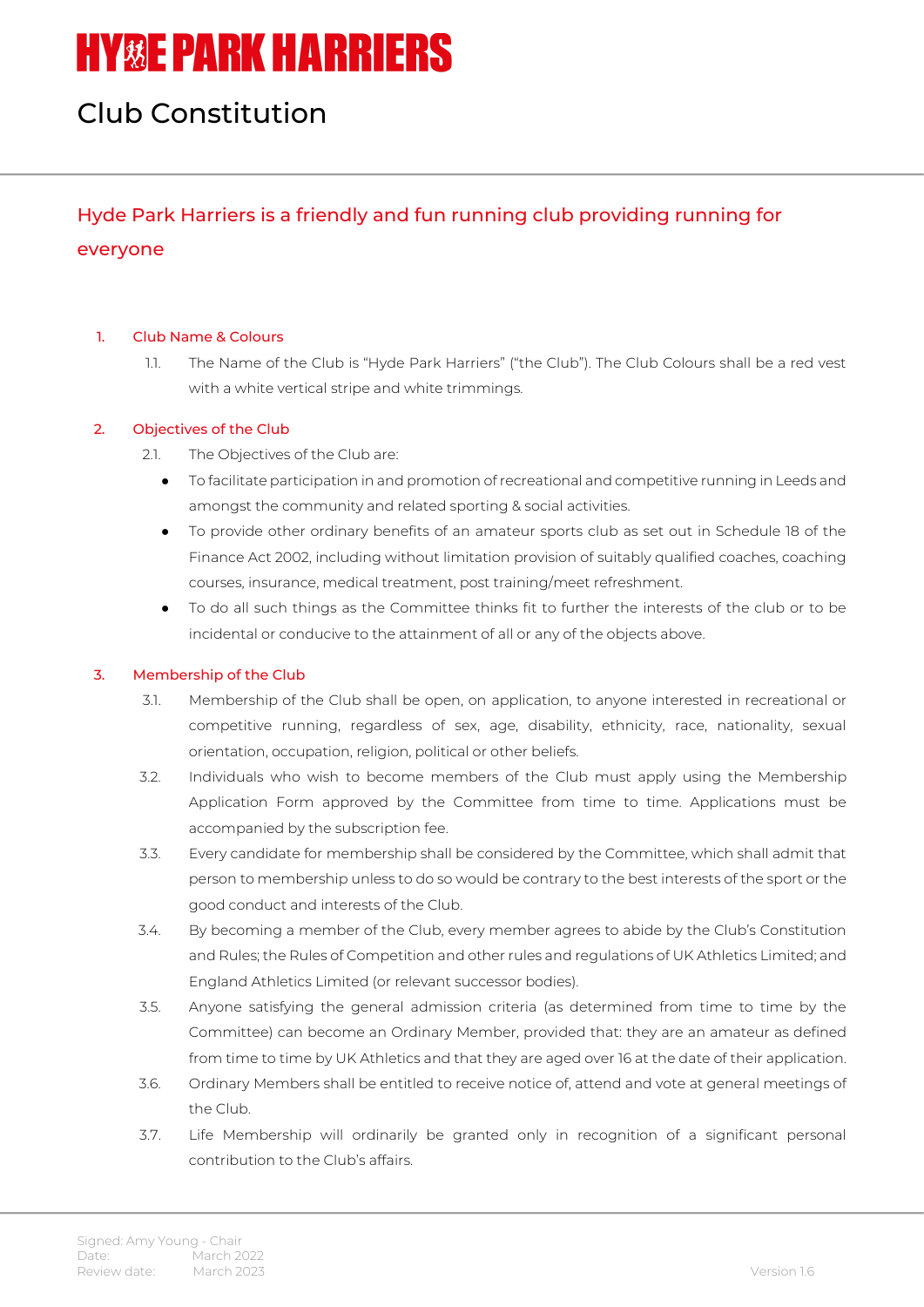- 3.8. The total number of Life Members is not limited, but only one Life Memberships may be granted in any two financial years. Individuals to be appointed as Life Members shall be proposed by the Committee and elected at an Annual General Meeting and must have the support of two thirds of voting members present. Life Members are required to pay the England Athletics membership fee but are exempt from payment of annual Club subscriptions but shall otherwise have the same rights as Ordinary Members.
- 3.9. The Club, as a condition of membership, requires annual subscription fees to be paid by Members of the Club, as determined from time to time by the Committee provided that the Committee shall ensure that the subscription fees are set on a non-discriminatory basis and do not preclude open membership of the club.
- 3.10. Ordinary Members shall pay their subscription fees into the Club's Bank Account by 31st May each year, unless an alternative date is announced by the Membership Secretary. Members having arrears of subscriptions of more than six weeks will have their membership automatically terminated and will not be eligible to participate in the affairs or activities of the Club, including voting in any General Meeting. Payment of a full subscription at a later date will enable the former member to be readmitted by the Committee.
- 3.11. Members may resign from membership at any time by notice to that effect given to the Membership Secretary. A member who resigns shall not be entitled to any refund of subscriptions in respect of the remaining period.
- 3.12. Membership shall not be transferable and shall cease immediately on death or on the failure of the member to comply with any condition of membership set out in this Constitution.
- 3.13. The Committee shall have the power to expel a Member when in its opinion it would not be in the interests of the sport or the Club for them to remain a member. Such expulsion shall be carried out in accordance with the Disciplinary Procedures detailed in the Club's Grievance & Disciplinary Policy.
- 3.14. Any person shall, upon ceasing to be a Member of the Club, forfeit all rights to and claims upon the Club and its property and funds.

#### 4. The Club Committee

- 4.1. The day-to-day management of the Club shall be deputed to a Committee consisting of four Officers of the Club and not more than six Ordinary Committee Members.
- 4.2. The Officers of the Club shall be the Chair, the Treasurer, Secretary and the Membership Secretary, who shall be nominated in accordance with the procedure entitled "Election of Committee" set out below and elected by the Members at the Annual General Meeting.
- 4.3. The Officers shall remain in office for a term of two years after their election until the end of the Annual General Meeting in the second year after their election and shall be eligible for reelection. These Officers may delegate and assign tasks to other members of the Committee and Club.
- 4.4. The Ordinary Committee Members shall be nominated in accordance with the procedure entitled "Election of Committee" set out below and elected by the Members at the Annual General Meeting. The Ordinary Committee Members shall remain in office for a two-year term until the end of the Annual General Meeting two years after their election and shall be eligible for re-election.
- 4.5. Ordinary Committee Members shall aid the Officers by undertaking tasks and roles to facilitate the day-to-day operation of the Club. The allocation of these duties shall be by mutual consent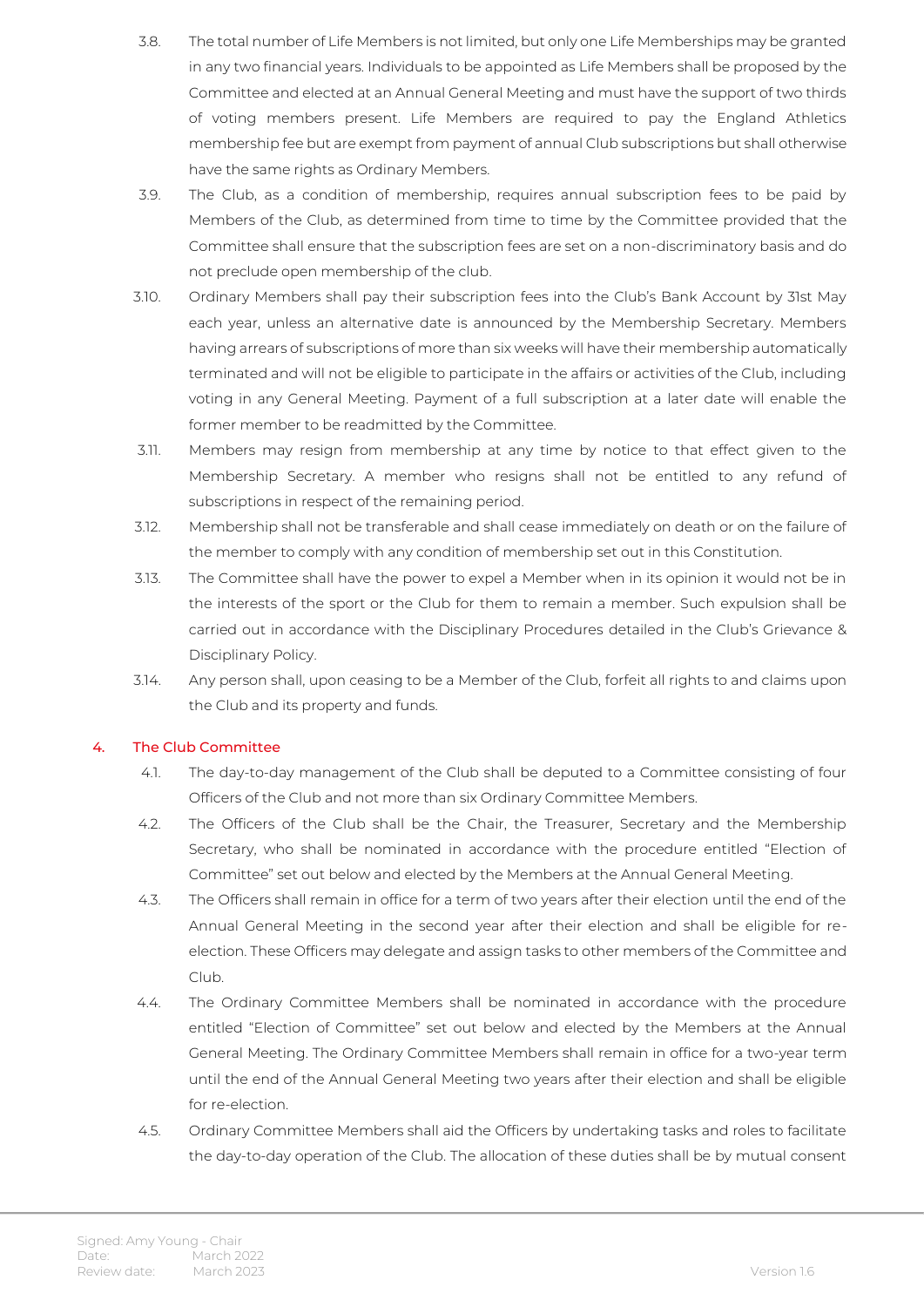between the Officers and the respective Ordinary Committee Member. Duties may be reallocated at any time as required and may be delegated to Members of the Club. The Ordinary Committee Members shall report to and advise the Committee on the status of such tasks.

#### 5. Election of the Committee

- 5.1. Any Member may be nominated by any other two Members, with their approval, as a candidate for any of the posts of Officer or Ordinary Committee Member by notice in writing (including email) to the Secretary. Members will be given at least two weeks to submit nominations and supporting statements before the specified date of the Annual General Meeting. Nominations will be circulated to members at least one week prior to the Annual General Meeting.
- 5.2. A Member may accept nomination for any of the separately elected posts constituting the Committee, subject to being eligible to hold only one of these posts at any time. If a Member shall be elected to a post during the prescribed course of business, their name shall be deleted from all subsequent voting for the remaining elected posts at that meeting.
- 5.3. If the number of candidates for the post of any Officer (as each falls for election) is only one, that candidate shall be declared elected unopposed. If the number of candidates is more than one, ballot papers shall be prepared containing in alphabetical order all the names thus proposed: every eligible Member may vote for each office with the first candidate to reach a majority elected.
- 5.4. If the number of candidates for election as the Ordinary Committee Members shall be equal to or less than the number of vacancies, they shall be declared elected unopposed. If the number of candidates is greater than the number of vacancies, ballot papers shall be prepared, containing in alphabetical order all the names thus proposed: every eligible Member may vote for as many candidates as there are vacancies and those candidates with the most votes will be elected until all vacancies are filled.
- 5.5. The office of an elected member of the Committee shall be vacated if he or she:
	- 5.5.1. Resigns at any time by notice in writing to that effect given to the Secretary and such resignation shall take effect immediately.
	- 5.5.2. Ceases to be a Member or shall be excluded or suspended from the Club under disciplinary proceedings.
	- 5.5.3. Is absent from the Committee Meetings for more than three consecutive or one half of Committee meetings without the explicit consent of the Committee, such consent to be recorded in the minutes of the Committee.
	- 5.5.4. A member of the Committee who is absent from one half (rounded to the nearest whole number) or more of properly organised Committee meetings without the explicit consent of the Committee between any two AGMs shall be deemed to have vacated their position and shall be ineligible to stand for re-election.
	- 5.5.5. Is asked to resign by all the other Committee members, acting together.
- 5.6. The Committee shall have the power to appoint a Member to fill any casual vacancy on the Committee or amongst the Officers until the next Annual General Meeting. Any Committee Member so appointed shall retire at the next Annual General Meeting but shall be eligible for election at such meeting in accordance with the provisions for Proceedings at General Meetings. Any Officer so appointed shall only remain in office until the AGM at which their predecessor was due to retire.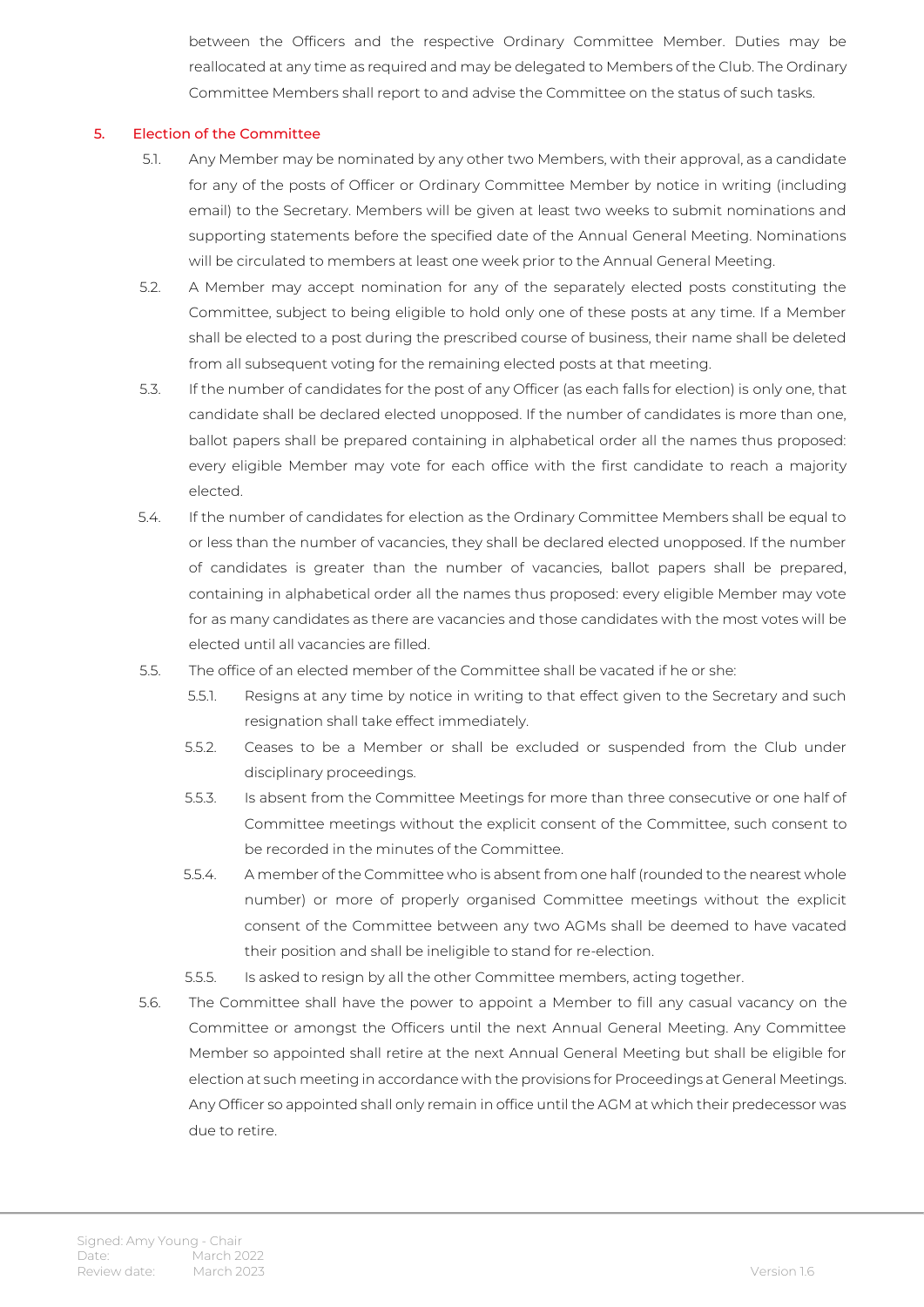- 5.7. In addition to the AGM and Open Committee Meeting the Committee shall hold a closed meeting at least eight times each year in person and as often as may from time to time be necessary. Any meeting may be held in a manner agreeable to the Committee (including in person, by telephone or videoconferencing).
- 5.8. Two-thirds (rounded to the nearest whole), of the voting members of the Committee shall be the quorum necessary for the transaction of business. A meeting of the Committee at which a quorum is present and has been properly convened shall be competent to exercise all the powers and discretions invested in the Committee by these Rules.
- 5.9. The Committee may act notwithstanding any vacancy in its numbers, so long as the number of members of the Committee entitled to vote is not reduced below three in which case it shall be entitled to act only for the purpose of appointing or arranging the election of new members of the Committee.
- 5.10. Questions arising at any meeting shall be determined by a simple majority of votes illustrated by a show of hands. In the case of an equality of votes, the Chair shall have a casting or additional vote.
- 5.11. The Committee may regulate their meetings and proceedings as they think fit. The Committee shall, as soon as is reasonably possible after a meeting, make available to members abridged notes recording any decisions that it has taken. As soon as is reasonably possible after a meeting, the Secretary shall distribute minutes of the meeting to the other Committee members for comment.
- 5.12. The dates of all committee meetings will be advertised to members in advance to allow members to raise items for discussion. Members are invited to contact the committee to raise any issues for discussions at any time. Enquiries and issues will be discussed within the committee as soon as possible, and members will be updated in due course. The Committee may invite persons who are not members of the Committee to address a meeting of the Committee. Members can request in writing (email) to attend a committee meeting to discuss a particular issue the email must outline the item for discussion. The individual will be requested to leave the meeting after the item has been discussed. In the interest of openness and transparency members can also request in writing to attend to observe a closed committee meeting in progress. In these circumstances the individual will not take part in the meeting and will be asked to leave should a confidential or sensitive item be raised. Requests to attend a closed committee meeting must be addressed to either the secretary or Chair. Requests will be considered by the committee and where possible a date set within two months. Normally no more than two guests shall attend any one closed committee meeting. Should the request not be agreed a reason will be given in writing to the member.
- 5.13. The Committee shall be responsible for the management of the Club and shall have the following specific powers to:
	- Make Club Rules and regulations to allow for the day-to-day operation of the Club and its activities. Such Club Rules may not supersede or contradict provisions of the Constitution and must be reasonably available to Members.
	- Operate a Member's Welfare policy in accordance with the Policy and Procedures issued by UK Athletics Limited.
	- Make and give receipts, releases and other discharges for any amount payable to the Club and for claims and demands of the Club.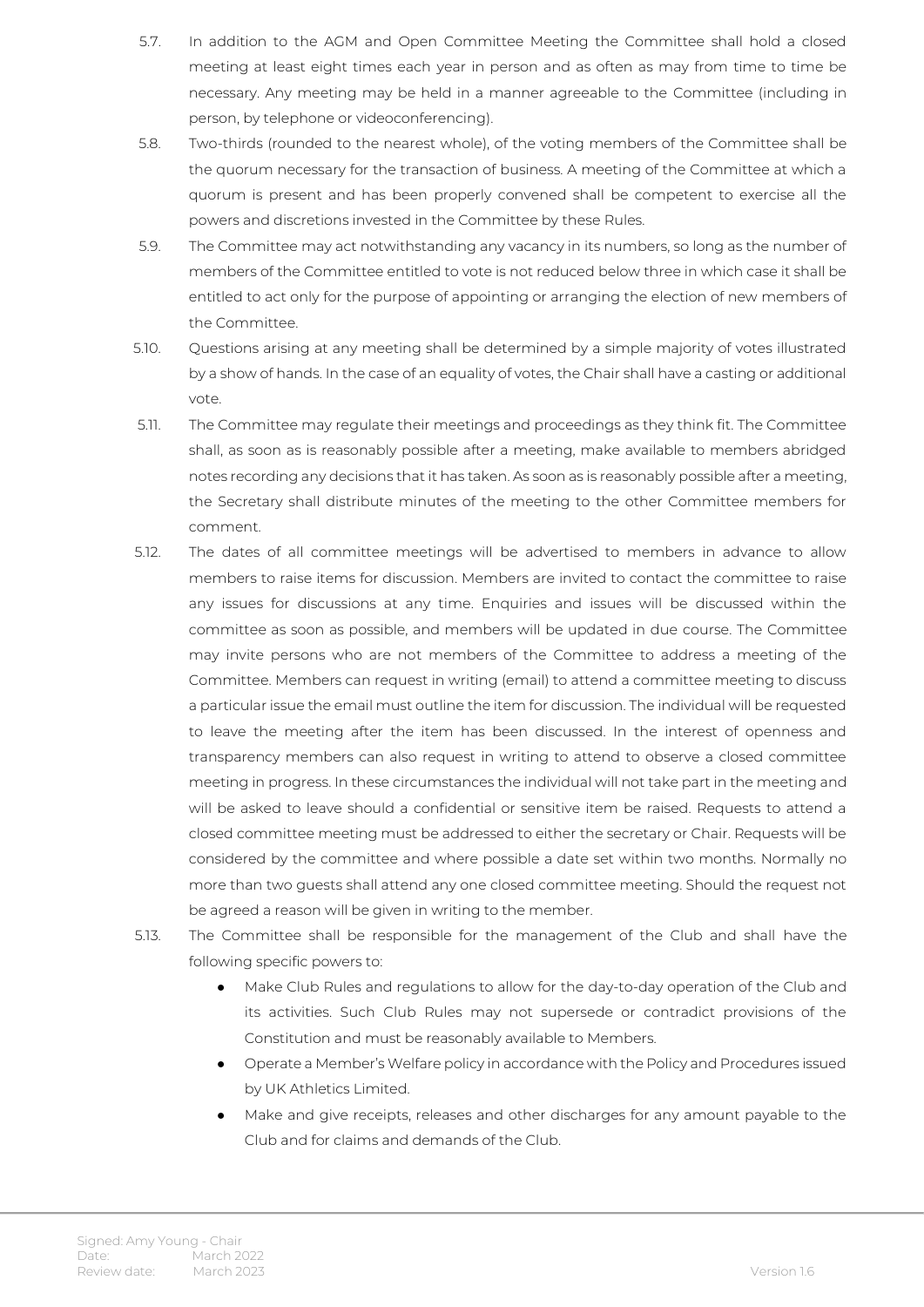- Invest, place on deposit and deal with any finances of the Club not immediately required upon any investments or securities which the Committee thinks fit.
- Issue, sign, draw, endorse, negotiate, transfer and assign all cheques, bills, drafts, promissory notes, securities and instruments, negotiable and non-negotiable, to operate on the Club's banking accounts.
- Enter into all such negotiations and contracts and rescind and vary all such contracts and execute and do all such acts, deeds and things in the name of, and on behalf of, the Club as they may consider expedient.
- Pay all the costs and expenses of, and incidental to, any of the aforesaid matters and things.
- Determine how and by whom any such power shall be executed, operations effected and documents signed or things done.
- Appoint Members or sub-Committees consisting wholly or partly of the members of the Committee to exercise such functions as the Committee may from time-to-time delegate to them.
- Organise Club activities.
- 5.14. The members of the Committee shall be entitled to an indemnity out of the assets of the Club for all expenses and other liabilities properly incurred by them in the management of the affairs of the Club.

#### 6. General Meetings

- 6.1. An Annual General Meeting (AGM) or Extraordinary General Meeting (EGM) shall be called at least twenty-one clear days before the meeting, save that 90% of all Members may agree to shorter notice.
- 6.2. The notice shall specify the date, time and place of the meeting and the general nature of the business to be transacted and, in the case of an AGM, shall specify the meeting as such.
- 6.3. The Secretary shall send to each Member at their last known address written notice of the date of a General Meeting (whether an AGM or EGM) together with the resolutions to be proposed.
- 6.4. The accidental omission to give any such notice to, or the non-receipt of any such notice by, any person entitled to receive the same shall not invalidate the proceedings at any General Meeting..
- 6.5. At all such meetings the Chair, or in their absence, any other Officer, shall take the Chair. At all General Meetings every Member shall have one vote unless disqualified from voting by the Constitution. Votes may be given personally or by proxy. Every resolution submitted to a meeting shall be decided by a show of hands and in the case of an equality of votes (on a matter on which the Chair has not voted) the Chair of the meeting shall have a casting vote.
- 6.6. The following rules shall apply to all General Meetings:
	- 6.6.1. The quorum for a General Meeting shall be thirty Members personally present and entitled to vote. No business shall be transacted at any special General Meeting unless the required quorum is present. If, within an hour following the time appointed for the meeting a quorum is not present, the meeting shall stand adjourned to a time and a place agreed by the majority of Members present. If, at such adjourned meeting a quorum is not present, those Members who are present shall be a quorum and may transact the business for which the meeting was called.
		- 6.6.2. All resolutions (and amendments thereto) shall be put to the meeting.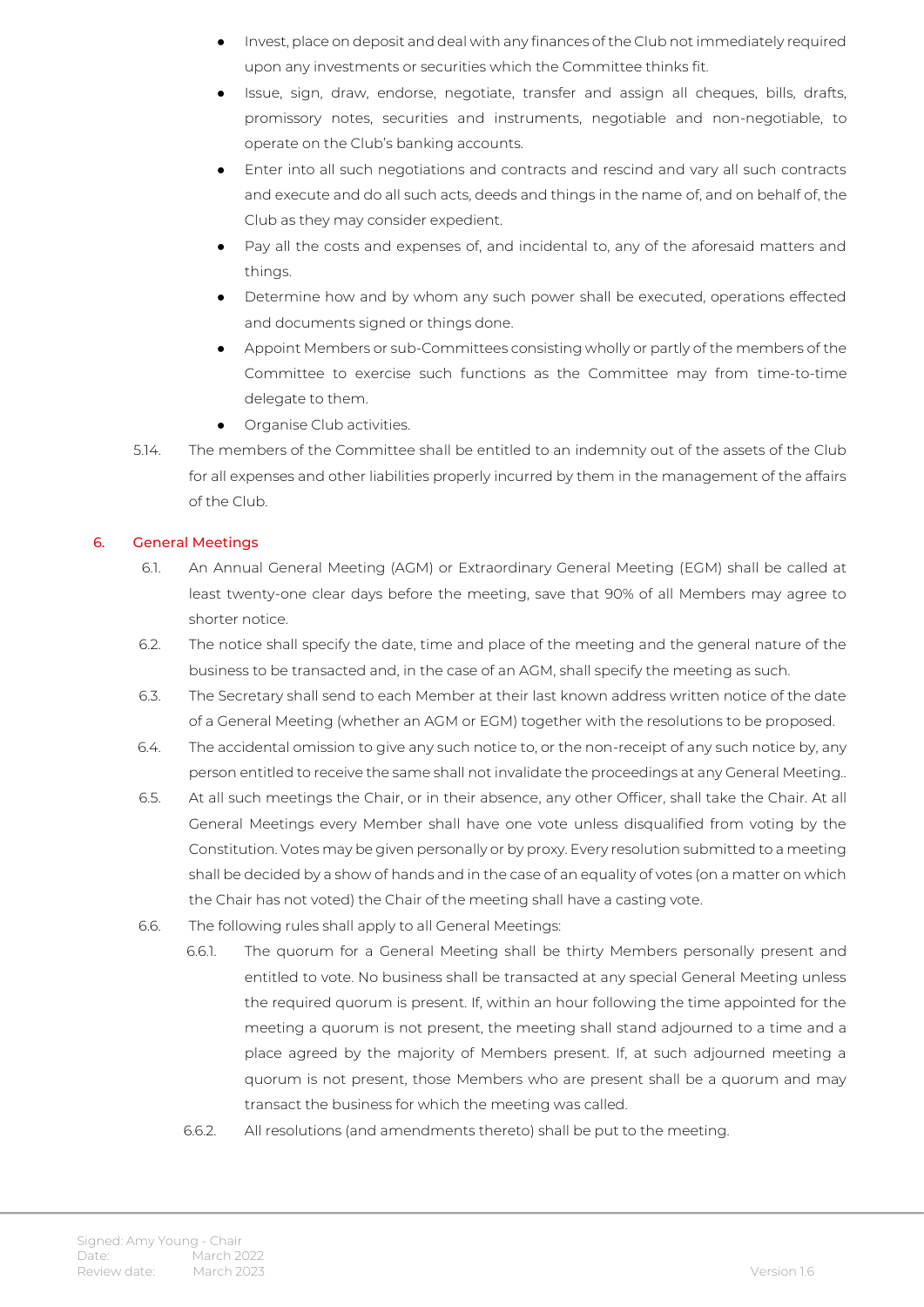- 6.6.3. Resolutions proposed for consideration by a General Meeting shall be submitted in writing to the Secretary at least two weeks before the date of the meeting.
- 6.6.4. Amendments may be proposed at any time during debate, although the Chair shall have the right to require these to be put in writing together with the name of the proposer.
- 6.6.5. The Chair shall deal with amendments in the strict order in which they are proposed, although he/she shall have the right to refuse amendments which negate the resolution. If an amendment to a resolution is proposed, no further amendments shall be proposed until the first is disposed of. If an amendment is lost, a further amendment may be moved to the original resolution but only one amendment shall be submitted to the meeting at one time; if an amendment to a resolution is carried, then the resolution as amended shall become the resolution to which further amendments may be proposed.
- 6.7. During the course of debate the proposer of a resolution may accept an amendment to the resolution, in which case the amended resolution shall become the resolution under debate. The proposer can withdraw a resolution or amendment. The resolution shall be debated and decided by the meeting.
- 6.8. The Chair of the General Meeting may, with the consent of the meeting, adjourn the same from time to time and from place to place but no business shall be transacted at any adjourned meeting other than the business left unfinished at the meeting from the point at which the adjournment took place.

#### 7. Annual General Meetings

- 7.1. Calling of AGM: the Annual General Meeting of the Club shall be held within the months of April or May each year, on a date and at a reasonable time and place to be fixed by the Committee for the following purposes and order of business:
	- To receive from the committee an Annual Report, balance sheet and statement of accounts for the preceding financial year.
	- To elect the Officers and the Committee.
	- To decide on any resolution which may be duly submitted to the meeting as provided by these Rules.
- 7.2. Not less than twenty-one clear days' notice of an Annual General Meeting specifying the place, day and time of the meeting shall be given to the Members.
- 7.3. The Annual General Meeting shall elect from those present a Returning Officer to oversee any elections conducted at the meeting.

#### 8. Extraordinary General Meetings

- 8.1. Not less than twenty-one clear days' notice of an Extraordinary General Meeting specifying the place, day and time of the meeting shall be given to the Members.
- 8.2. The Secretary shall, on the requisition in writing (including email) of not less than twenty Members entitled to vote at such meetings, convene an EGM within four weeks of the receipt of the requisition stating the business to be raised. No other business is to be discussed at an EGM.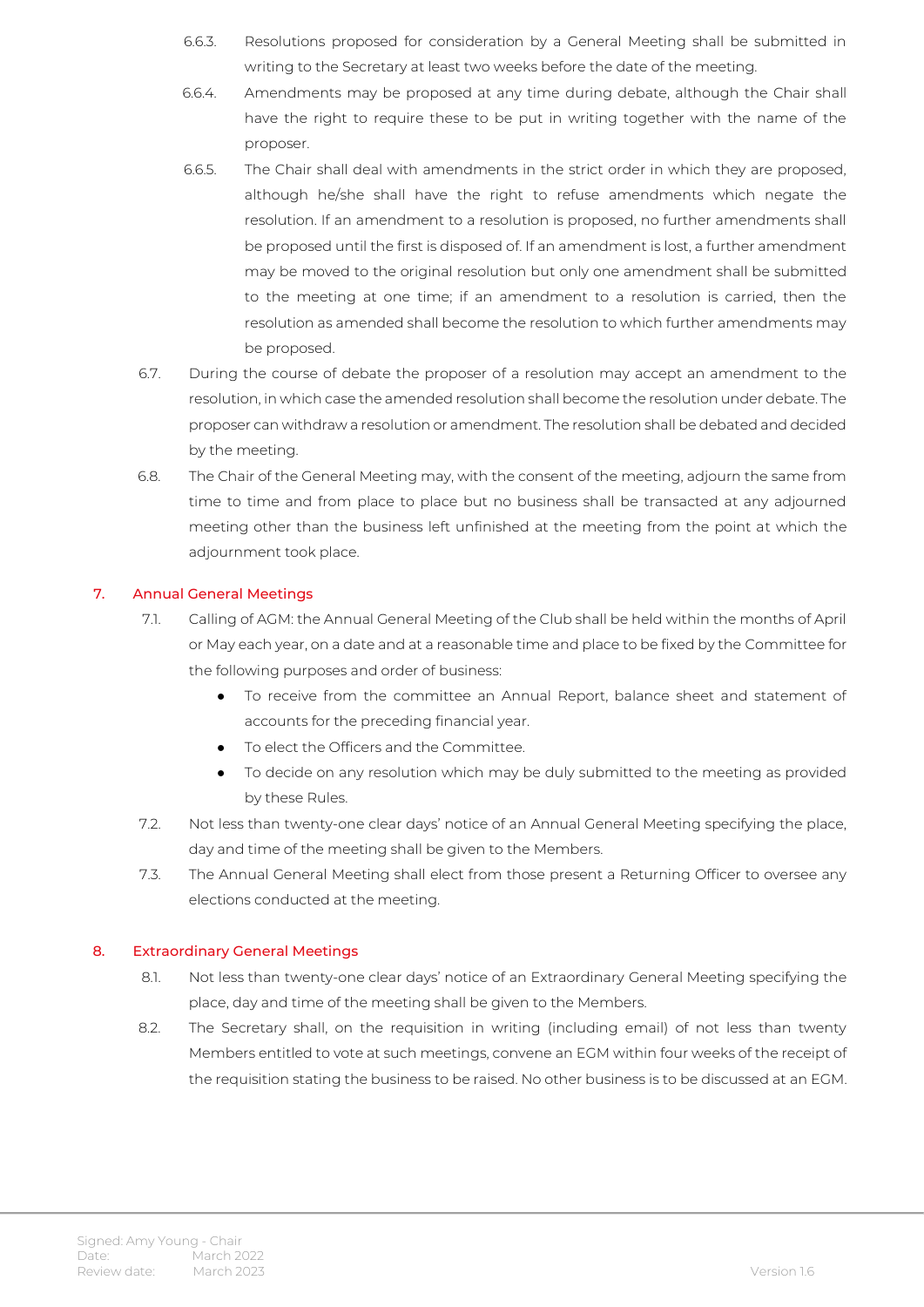#### 9. Accounts

- 9.1. The Treasurer will ensure proper accounts are kept and provide Committee Members with accurate financial reports on at least a quarterly basis. The Club's financial records shall always be open to inspection by the Committee.
- 9.2. The Club's Financial Year shall run from April 1 to March 31 inclusive. The Treasurer shall present accounts for the previous Financial Year to the Annual General Meeting for consideration and copies of these will be available to Members at the meeting. If the Accounts are not accepted at the Annual General Meeting, a qualified Accountant may be appointed to investigate Members' concerns.
- 9.3. The Club is a non-profit-distributing organisation. All surplus income or profits are to be reinvested in the club and will be used in furtherance of the Club's objects.
- 9.4. The Club may also in furtherance of the objects of the Club:
	- Sell and supply food, drink and related sports clothing and equipment.
	- Remunerate members for providing goods and services, provided that such arrangements are approved by the Committee (without the Member being present) and are agreed on an arm's length basis.
	- Pay in good faith interest on money lent by a Member at a commercial rate of interest; reimburse any Committee Member or Honorary Officer their reasonable and proper out of pocket expenses incurred on Club business; any premium in respect of the purchase and maintenance of indemnity insurance in respect of liability for any act or default of the Committee members in relation to the Club.
	- Pay for reasonable hospitality for visiting teams and guests.
- 9.5. No Member shall be paid a salary, bonus, fee or other remuneration for competing for the Club.

#### 10. Interpretation of Club Constitution & Rules

- 10.1. The Constitution may be added to, repealed, or amended by resolution at any Annual or Extraordinary General Meeting carried by a majority of at least two-thirds of the Members present.
- 10.2. The Committee shall be the sole authority for the interpretation of the Constitution and of Club Rules. The decision of the Committee upon any questions of interpretation or upon any matter affecting the Club and not provided for by the Constitution, shall be final and binding on the Members except if otherwise directed by the Club in an Extraordinary or Annual General Meeting.

#### 11. Dissolution of the Club

- 11.1. If at an Extraordinary General Meeting a resolution for the dissolution of the Club shall be passed by a majority of the Members present, a further Extraordinary General Meeting shall be convened, to be held not less than twenty-eight days thereafter (of which fourteen days' written notice shall be given to each Member in addition to the other provisions for Notices), to further consider the matter.
- 11.2. The Members may vote to wind up the Club if not less than three quarters of those present and voting support that proposal at a properly convened Extraordinary General Meeting. If